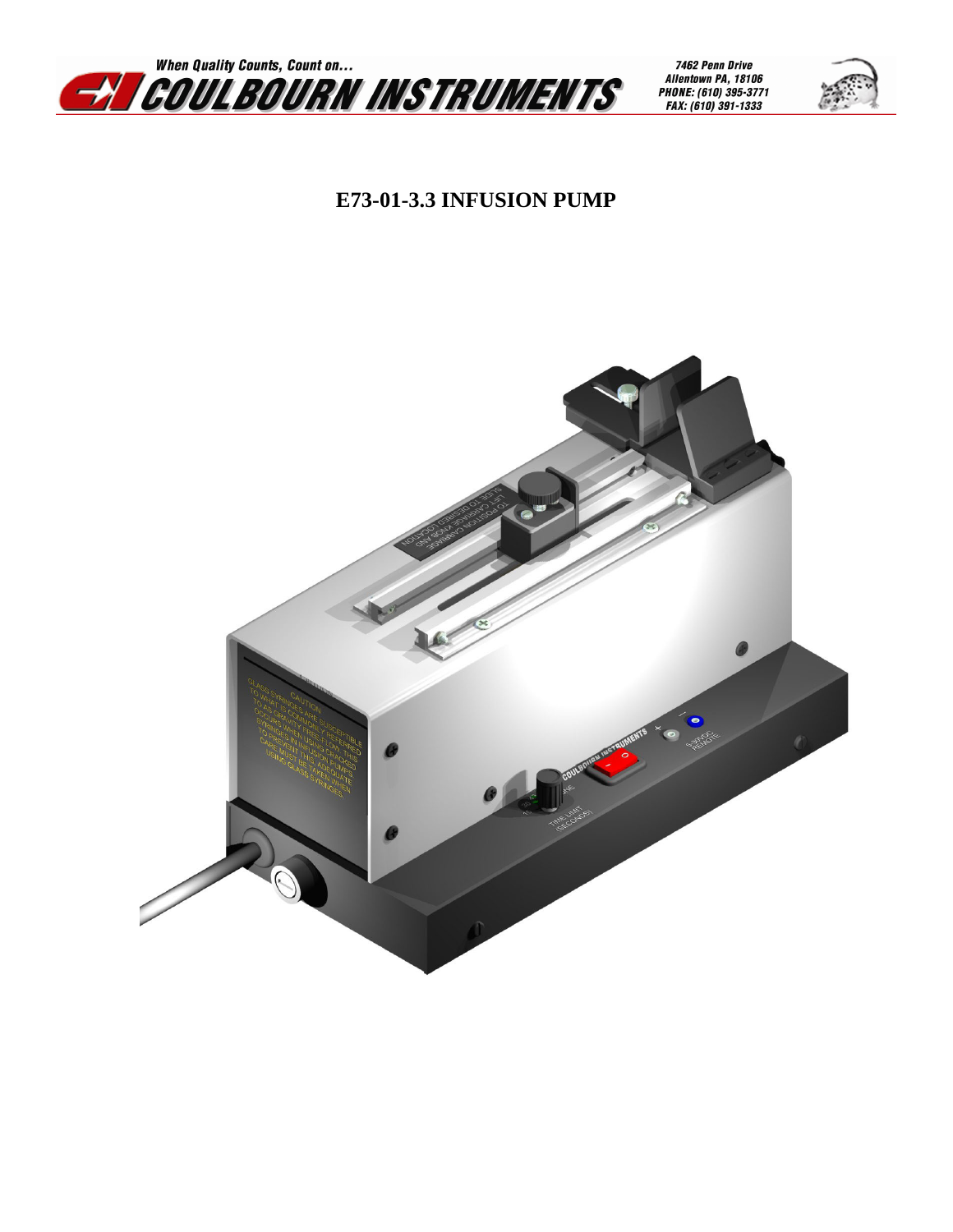#### The *E73-01-3.3 Infusion Pump* is

designed to administer a fluid/drug at a fixed flow rate. Typical applications include drug testing, flushing catheters, electrolyte therapy, sucrose gradients, and other applications when a fixed speed of delivery of a vehicle is required.

The rocker switch on the front side of the unit provides an enable/disable function. When placed in the enable position, the pump is placed in a ready mode and will operate when a 5 to 30 Volt DC signal is applied to the REMOTE input. Please note that the polarity of the remote operate signal must be referenced as indicated on the panel at the remote input jacks.

The plunger carriage has been designed with a knob and spring mechanism for easily re-locating the carriage to any position. Simply lift on the cap of the plunger adjustment, slide it up against the end of the syringe, and then release the cap. This makes initial setup of the pump and syringe simple.

An adjustable limit switch is also integral to this unit. A screw on the power cord side of the unit can be turned to adjust the trip point for the switch. The limit switch will disable power to the motor when the extent of travel has been reached.

#### **FLOW RATE**

The rate of flow is dependent not only on the velocity of the pump but also on the size of the syringe. For example the flow rate using a 2 cc syringe will be less than when a 10 cc syringe is used. Furthermore, it is the cross sectional size of the syringe that affects the rate of flow so the flow rate may also vary when using the same size syringe (e.g., 2cc) from different manufacturers.

The Flow Rate is determined by multiplying the velocity in RPM (3.3) by 0.19538 by the cross sectional area of the syringe. The Flow Rate in milliliters per minute for the E73-01-3.3 is equal to:

### **3.3 x 0.19538 x C**

where C equals the cross sectional area of the syringe in square centimeters. Note that if your infusion pump was ordered with a different motor speed than the standard 3.3 RPM motor, then replace the "3.3" value in the formula above with the speed of the motor, in revolutions per minute, used in the pump you purchased. (See Appendix A for the Cross Sectional Area of some common syringes).

### **SPECIFICATIONS**

*Remote Input***:** +5-30 Volts DC

*Power:* 110-240 ~ 1A, 50/60Hz *Time Limit (seconds)***:** 15, 30, 45, 60 & None (no time limit control set) *Motor Velocity:* 3.3 RPM (other speeds available on special order) *Dimensions:* 8.75 inches x 3.0 inches x 3.0 inches (22.23 cm x 7.62 cm x 7.62 cm) *Weight:* 2.65 lbs (1.20 kg)